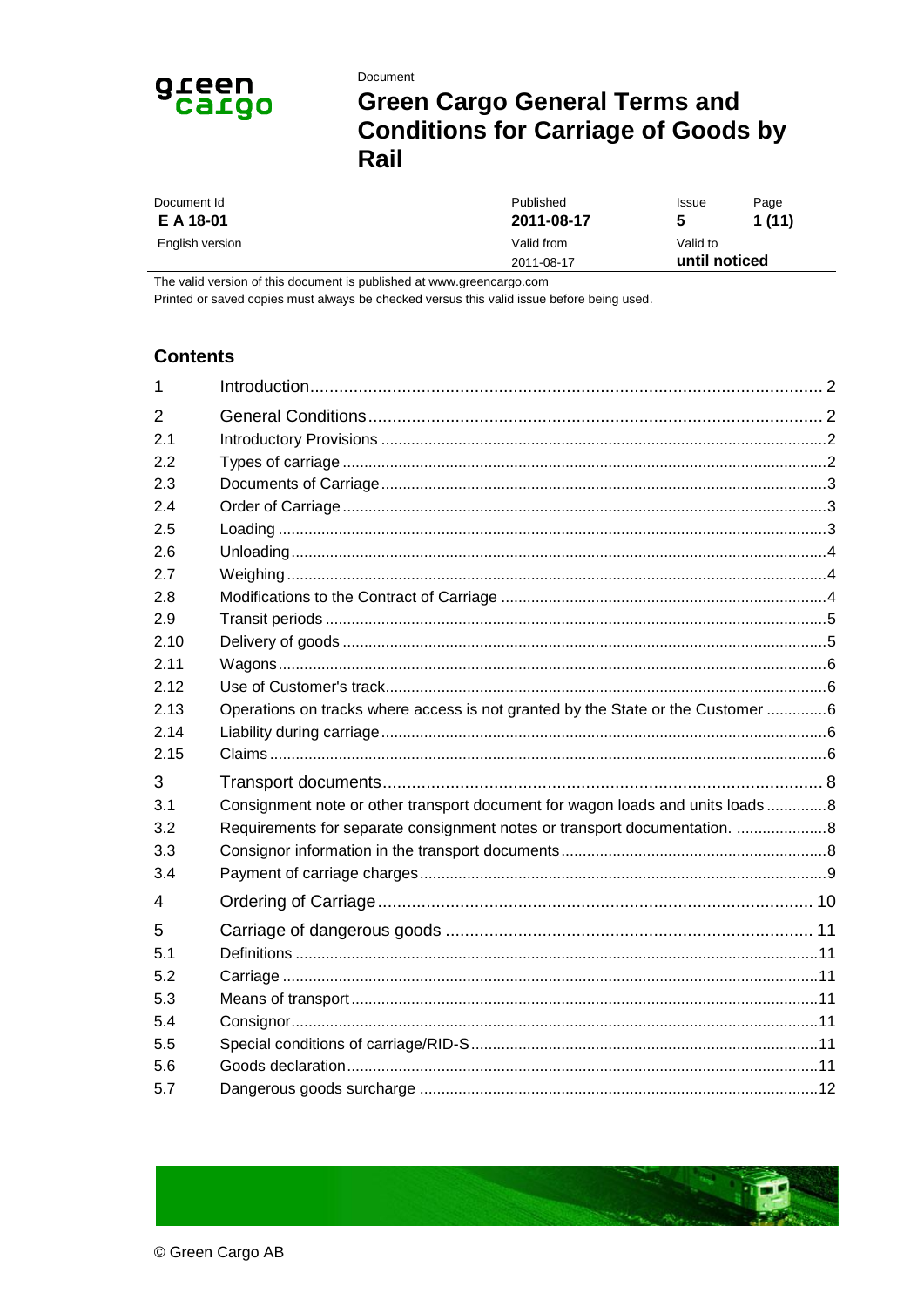### **1 Introduction**

This document contains the Green Cargo General Terms and Conditions for Carriage of Goods by Rail ("General Conditions").

This is a translation of the Swedish original document "Green Cargo Normalvillkor". In the event of discrepancies between the Swedish and the English versions, the Swedish version shall have precedence.

Changes in this edition relate to a new section 5.7 Dangerous Goods administrative surcharge, an addition to the first paragraph in section 2.7 as well as clarifying text in section 2.5 and section 2.13.

#### **2 General Conditions**

#### **2.1 Introductory Provisions**

Green Cargo AB's (Green Cargo) and the transport customer's (Customer) mutual rights and obligations are primarily governed by Järnvägstrafiklagen (1985:192). Every contract for the carriage of goods agreed between Green Cargo and the Customer is additionally regulated by these General Terms and Conditions unless otherwise agreed. These General Conditions constitute an integral part of the Contract of Carriage.

Alterations to these General Conditions are not applicable to a transport service which starts before the alteration is brought into force.

These General Conditions will apply to international carriage which uses through consignment notes only if other terms are not stipulated in the special provisions applying to such carriage. The special provisions for such carriage is composed of the Convention on international railway carriage (COTIF) from 1999 with appendixes (including but nor limited to CIM). Green Cargo has bound itself, in collaboration with other carriers, to apply COTIF 1999 even though the convention has not bee ratified by Sweden.

These General Conditions will apply even when Green Cargo uses other means of transport to carry out the contracted carriage by rail.

#### **2.1.1 Definitions**

**Customer Agreement for Logistic Services** (Customer Agreement) in these General Conditions means a contract under which Green Cargo undertakes in advance to receive and transport goods. The parties in a Customer Agreement are the Customer and Green Cargo.

**Suborder partner** in these General Conditions means a party other than the Customer specified in the Customer Agreement which may place orders within the context of that agreement.

**Contract of Carriage** in these General Conditions means the agreement in which Green Cargo undertakes to execute a specified transport service. The Parties to the Contract of Carriage are:

- the consignor, who may be the Customer or a suborder partner
- Green Cargo in its capacity as supplier of transport services and
- The consignee, who may be the Customer or other agreed consignee.

**Consignment** in these General Conditions means a transport of one or more wagons/units described on one and the same consignment note leaving the same day, thus being covered by one single Contract of Carriage.

#### **2.2 Types of carriage**

Carriage is performed as wagon load or as unit load. Wagon loads are those consignments which can be carried in one separate wagon. Unit loads are those consignments which consist of an intermodal transport unit - UTI (containers, flats and other larger loading units, and trailers), with or without goods.

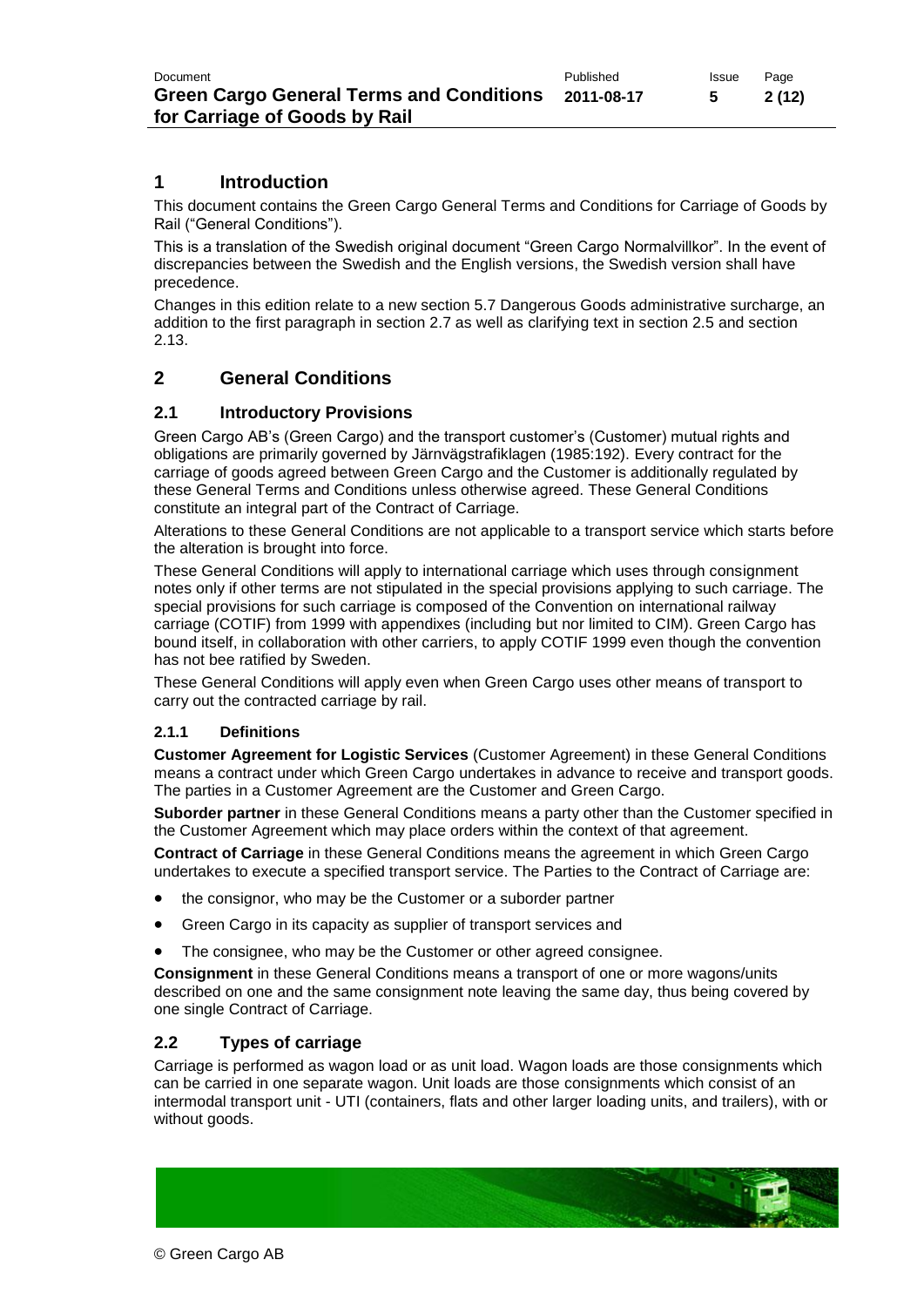Goods which in any way require divergence from normal handling methods during transport, exceptional consignments, will only be received according to the special conditions stipulated by Green Cargo.

Green Cargo's product range, which is described at [www.greencargo.com](http://www.greencargo.com/) under "In English" and thereafter "Our Services", includes other types of carriage.

### **2.3 Documents of Carriage**

The consignor must always supply a consignment note or other written transport documentation for each consignment (unless other agreements have been reached in the Customer Agreement). Section 3 below specifies the forms of transport documentation approved by Green Cargo and the information that the consignor must provide for Green Cargo before carriage may start.

The obligation of the consignor of dangerous goods to provide in the transport documentation a description of the goods and other relevant information is regulated in law or other ordinance as well as in section 5 below "Carriage of dangerous goods".

If the consignor and Green Cargo have agreed that no written documentation shall be used or that communication shall take place in the form of an electronic file (EDI), the consignor shall provide information about the consignment in a way that the consignor and Green Cargo have agreed.

Transport documentation shall be available to Green Cargo not later than the time stipulated in the order confirmation given by Green Cargo.

The consignor is responsible for the information provided for Green Cargo to be accurate, legible and complete. The consignor is obliged to compensate Green Cargo for costs and damage that may result from information provided being inaccurate, illegible or incomplete.

Information in the transport documentation about the weight and contents of wagon loads or unit loads will not be binding on Green Cargo unless Green Cargo specifically confirms these quantities in writing in the transport documentation.

#### **2.4 Order of Carriage**

The consignor shall order carriage by 09.00 a.m. on the day before he wishes the loading to start. The information to be provided in the order of carriage is prescribed in "Order of Carriage", section 4 below. The Customer Agreement may contain deviations from these times.

Green Cargo shall as soon as possible inform the consignor if Green Cargo cannot accept carriage or if wagons of the required type cannot be made available to the consignor.

The order confirmation, which in the case of wagon loads will be sent to the party ordering the transport within one hour of the order being placed, will stipulate among other things when the empty wagon can be expected to be available to the consignor as well as the estimated time of arrival at the consignee.

Applicable rules and charges for cancellation or modifications to the order of carriage are published in the document "Tilläggsavgifter i godstrafik på järnväg" (*Eng: Extra charges for goods traffic by rail*) available at [www.greencargo.com](http://www.greencargo.com/) under "Kundservice".

#### **2.5 Loading**

Wagon loads will be loaded by the consignor unless otherwise agreed.

Unit loads will be loaded by Green Cargo unless otherwise agreed. If Green Cargo provides loading services the unit load shall be made available to Green Cargo at the place and times agreed.

Green Cargo will advise the consignor of the arrival of the empty wagon(s) or empty loading units.

The consignor has a loading period of 8 hours between 07.00 and 17.00 calculated from the time that the wagon(s) are made available to him. Loading is considered to be complete when the goods are loaded and Green Cargo has received the transport documents containing the information specified in section 2.3.

If the consignor shall unload goods from the wagon(s) before loading he is allowed a total of 16 hours for unloading and loading, this period starting when the wagon is made available to him.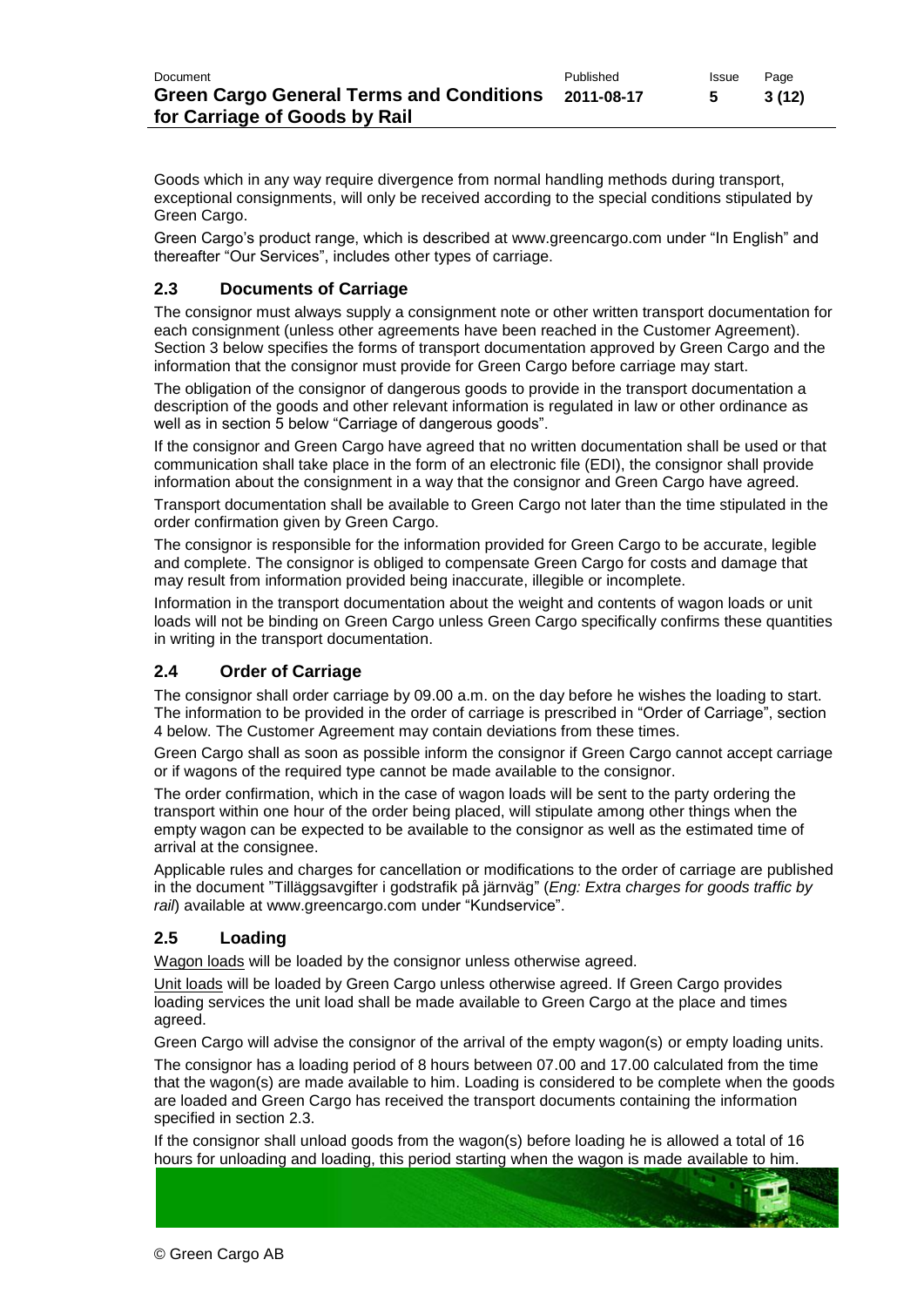If loading has not been completed and the transport documents not made available to Green Cargo within the stipulated loading period, Green Cargo and/or other carriers have the right to additional compensation from the consignor, (see [www.greencargo.com](http://www.greencargo.com/) under Kundservice), for cancellation as well as for rental of a wagon which Green Cargo has made available. If the time allowance is exceeded by more than 24 hours Green Cargo has the right, at the cost and risk of the consignor, to unload goods already loaded and place these in storage, provided that Green Cargo has informed the consignor that this action will be taken.

The consignor is responsible for ensuring that the load is secured in accordance with relevant regulations.

Consignments for export in covered wagons or as unit loads must be sealed by the consignor. If a loaded wagon arrives at the Swedish territorial border without a seal or insufficiently sealed this may lead to delayed delivery as the wagon cannot be despatched without appropriate sealing. Green Cargo has the right to compensation for the additional costs due to insufficient sealing (e.g. subsequent sealing, extra shunting) in accordance with "Additional expenses concerning goods traffic on rail" available at www.greencargo.com under "Kundservice". Exceptions to the requirement to seal goods may be agreed upon in the Customer Agreement.

If the consignor is consigning goods to a seaport then such goods must have been cleared by the Customs authority before the goods are collected by Green Cargo.

### **2.6 Unloading**

Wagon loads shall be unloaded by the consignee after the wagon has been placed at his disposal at the agreed point of delivery, unless other special provisions have been agreed.

Unit loads which are not delivered by Green Cargo to the consignee shall be collected at the place indicated by Green Cargo.

The consignee has an unloading period of 8 hours between 07.00 and 17.00 calculated from the time that the wagon(s) are made available to him. If the consignee after unloading shall load goods in the same wagon he is allowed a total of 16 hours for unloading and loading. This 16 hour period starts when the loaded wagon is made available to him.

If unloading has not been completed or the unit load collected within the stipulated time allowance, Green Cargo has the right to additional compensation from the consignee, see "Tilläggsavgifter i godstrafik på järnväg" (*Eng: Extra charges for goods traffic by rail*) available at

[www.greencargo.com](http://www.greencargo.com/) under "Kundservice". If the time allowance is exceeded by more than 48 hours Green Cargo has the right, at the cost and risk of the consignee, to unload the goods and place these in storage.

#### **2.7 Weighing**

If check weighing or weighing using the infrastructure administrator's equipment shows that the goods have another weight than at a previous weighing or another weight than that of which the consignor had informed Green Cargo, the previous weight information shall be used in freight calculations if the difference can be assumed to be a result of the goods' normal character or the influence of the weather. In all other cases the latter weight information shall be used in freight calculations. If it is evident that permitted loading limits have been exceeded this may necessitate an adjustment of the load or reloading before the transport can continue. Green Cargo, in the event of exceeded loading limits, has the right to compensation for extra costs in accordance with "Tillägsavgifter I godstrafik I järnväg" (*Eng: Extra charges for goods traffic by rail*).

If check weighing has been made by Green Cargo, then Green Cargo is entitled to compensation, see [www.greencargo.com](http://www.greencargo.com/) under "Kundservice".

#### **2.8 Modifications to the Contract of Carriage**

Modifications to the Contract of Carriage may be requested by the consignor, addressed to Green Cargo Customer Service. Charges for modifications to the Contract of Carriage are charged according to "Tilläggsavgifter i godstrafik på järnväg" (*Eng: Extra charges for goods traffic by rail*), available at [www.greencargo.com](http://www.greencargo.com/) under "Kundservice".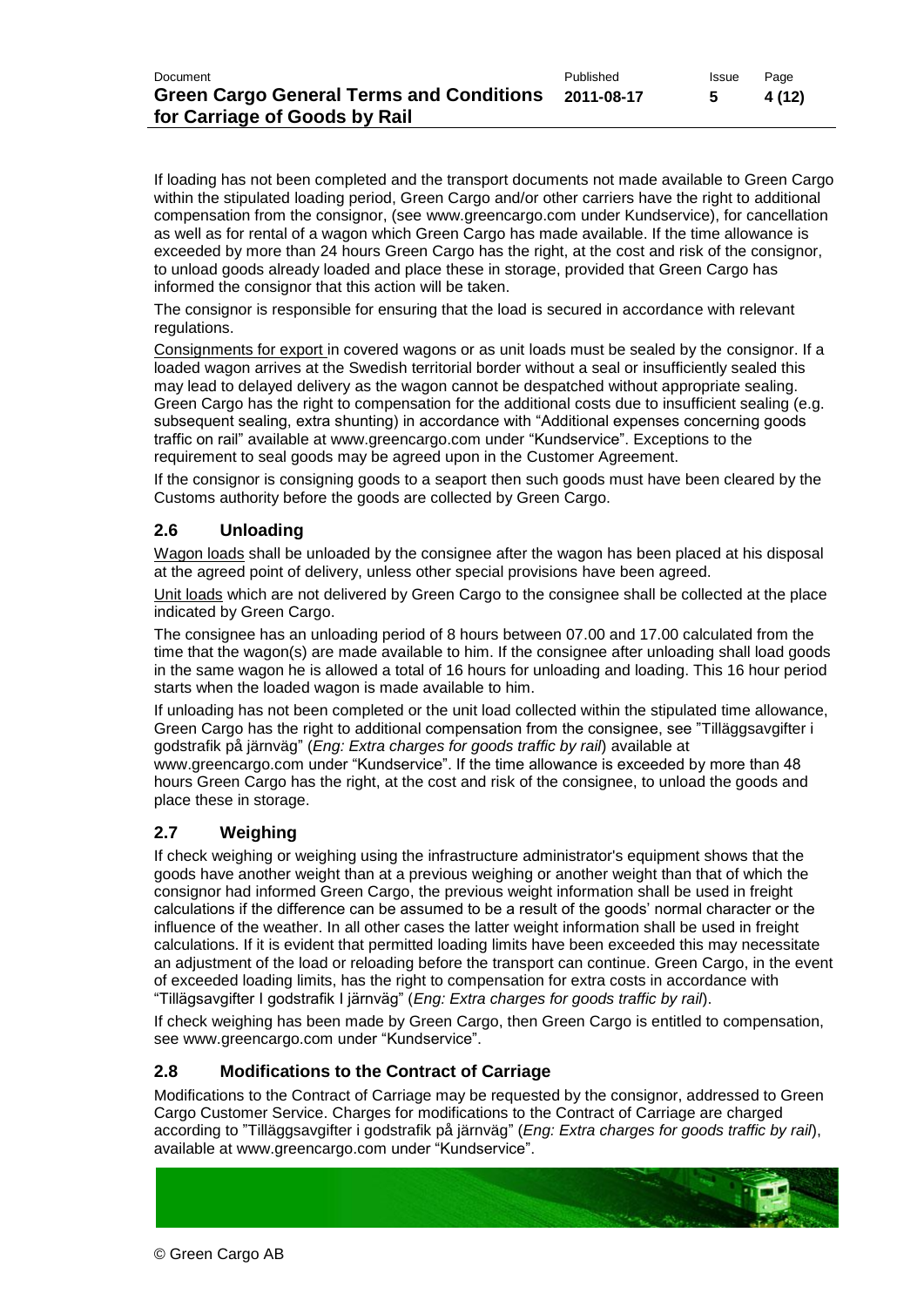The consignor is permitted to request the following modifications:

- the goods shall be redelivered at or reconsigned to the forwarding station.
- the carriage of the goods shall be discontinued
- the goods should not be delivered to the consignee
- the goods should be delivered to a new consignee at the designated delivery point
- the goods shall be delivered at a new station on the original route
- freight and other charges shall be borne by the consignor instead of the consignee.

The consignor's right to modify the Contract of Carriage comes to an end when the goods are considered to have been delivered to the consignee according to these General Conditions section 2.10.

The consignee may request modifications to the Contract of Carriage if the consignor has not expressly stated in the consignment note that such request is not permitted.

Green Cargo is not obliged to execute an instruction if such execution should entail disturbance of railway operations or that the consignor or consignee of another consignment should be caused damage.

#### **2.9 Transit periods**

Green Cargo shall make goods available in accordance with contracted delivery times. The following is effective when delivery times have not been agreed:

The transit period amounts to 60 hours, starting at midnight following the acceptance of the goods for carriage. The transit period will be interrupted by Sundays, Public Holidays and Saturdays as well as Midsummer Eve, Christmas Eve and New Years Eve.

The transit period, however, will be extended by the additional time that the carrier has demanded as a result of the following occurrences or conditions:

- Green Cargo safety measures when the goods are classified as dangerous goods;
- fulfilling the requirements of customs or other authorities;
- that goods are transported according to special requirements/conditions (exceptional consignments)
- unusual conditions which have lead to extensive operational disturbances; or
- an extended transit period as specified in the confirmation of the order of carriage

#### **2.10 Delivery of goods**

© Green Cargo AB

Green Cargo will deliver goods at the destination station or other assigned place according to instructions in the consignment note. Goods which shall be unloaded by the consignee are regarded as delivered when the goods are made available to the consignee for unloading. Goods are also regarded as made available when:

- Green Cargo has, in accordance with current regulations, handed over the goods to customs or other authorities
	- Green Cargo has, in accordance with these General Conditions and after completion of carriage according to the consignor's or consignee's instructions, handed over the goods for onward carriage for which these General Conditions do not apply; or,
	- Green Cargo has, after special agreement with the consignee, delivered the goods at another place than stipulated in the first paragraph above.

Green Cargo will notify the consignee of the arrival of the goods unless the goods are handed over to the consignee or the consignee has expressly stated in writing that he does not require such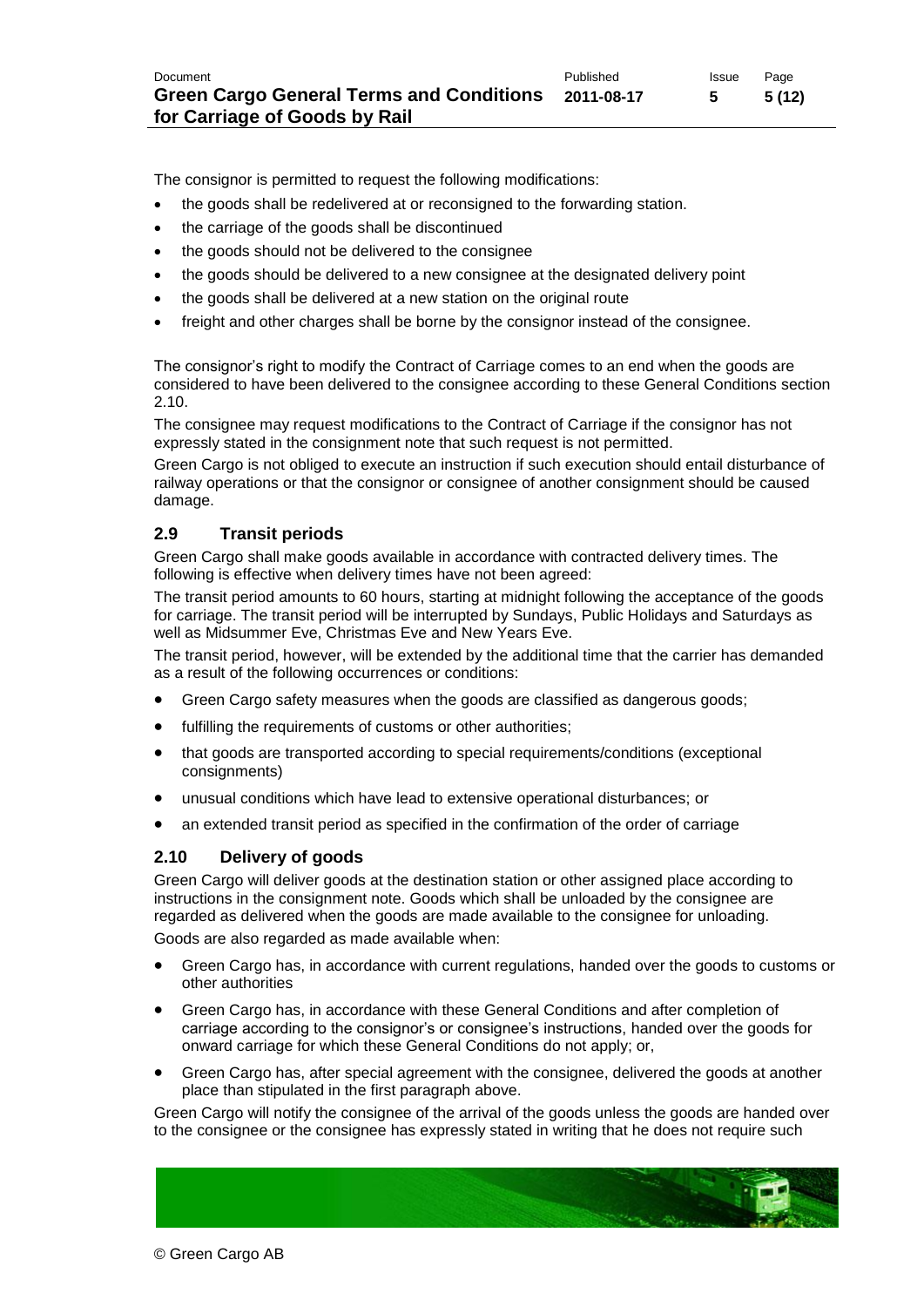information. The consignee will be regarded as having received notification of arrival when the notification was sent by a fax or email as recorded in Green Cargo's log.

#### **2.11 Wagons**

Wagons which are accepted for carriage by Green Cargo shall satisfy the relevant safety requirements which are based on regulations in Järnvägslagen (2004:519) and shall, with reference to these regulations, be suitable for use in a manner which assumes that they fully satisfy technical and safety requirements for wagons in Green Cargo's production system.

Green Cargo is responsible for ensuring that wagons and loading accessories allotted by Green Cargo are technically in good order and that the wagons have a satisfactory state of cleanliness. If the special nature of the goods requires further cleaning of the wagons, the costs for such cleaning will be borne by the consignor.

The consignee is responsible for cleaning the wagon after unloading and returning it to its original condition. Charges for cleaning are given in "Tilläggsavgifter i godstrafik på järnväg" (*Eng: Extra charges for goods traffic by rail*) available at [www.greencargo.com](http://www.greencargo.com/) under "Kundservice".

In cases of damage to or loss of wagons, loading accessories, or other property owned or disposed by Green Cargo, the consignor or the consignee shall be responsible where either one of them or their agents have caused the damage or loss.

#### **2.12 Use of Customer's track**

Green Cargo is permitted when carrying out carriage specified in the Customer Agreement, which has been agreed with the Customer, without cost to Green Cargo use rail track which belongs to the Customer or which is used by him. If the consignee/consignor in the Customer Agreement is the Customer's customer the equivalent agreement shall be effective for that customer.

#### **2.13 Operations on tracks where access is not granted by the State or the Customer**

Green Cargo has the right to charge the Customer for harbour, track or terminal charges or similar costs that Green Cargo is charged when operating for the Customer on municipal or private track.

These costs are listed on www.greencargo.com under "Kundservice". The costs may change during the term of the Customer Agreement when the costs listed on [www.greencargo.com](http://www.greencargo.com/) are adjusted.

#### **2.14 Liability during carriage**

Green Cargo's liability for loss and reduction in the goods, for damage to the goods and for delays in delivery of the goods are governed by chapter 3, sections 22 – 30 [järnvägstrafiklagen \(1985:192\)](http://rixlex.riksdagen.se/htbin/thw?%24%7BOOHTML%7D=SFST_DOK&%24%7BSNHTML%7D=SFSR_ERR&%24%7BBASE%7D=SFST&BET=1985%3A192&%24%7BTRIPSHOW%7D=format%3DTHW) (*Eng: Railway Traffic Act*).

The consignor's responsibility for damage and costs arising for the railway in certain cases are governed by chapter 3, sections 7, 10 – 11 [järnvägstrafiklagen \(1985:192\).](http://rixlex.riksdagen.se/htbin/thw?%24%7BOOHTML%7D=SFST_DOK&%24%7BSNHTML%7D=SFSR_ERR&%24%7BBASE%7D=SFST&BET=1985%3A192&%24%7BTRIPSHOW%7D=format%3DTHW)

### **2.15 Claims**

A party wishing to claim compensation for loss or reduction of goods, for damage to goods or for delay in delivery of goods must, if the right to compensation shall not be lost, without unreasonable delay make a claim for the loss, damage, reduction or delay to the Green Cargo Customer Service (see chapter 3 section 31 [järnvägstrafiklagen\)](http://rixlex.riksdagen.se/htbin/thw?%24%7BOOHTML%7D=SFST_DOK&%24%7BSNHTML%7D=SFSR_ERR&%24%7BBASE%7D=SFST&BET=1985%3A192&%24%7BTRIPSHOW%7D=format%3DTHW). However, in this respect it must be noted that:

- reduction or damage that is visible on delivery must be claimed immediately;
- other reduction or damage shall be claimed within 24 hours of delivery; and that
- delays shall be claimed for within three days of delivery.

The above times do not include Sundays and Public Holidays, Saturdays as well as Midsummer Eve, Christmas Eve and New Years Eve.

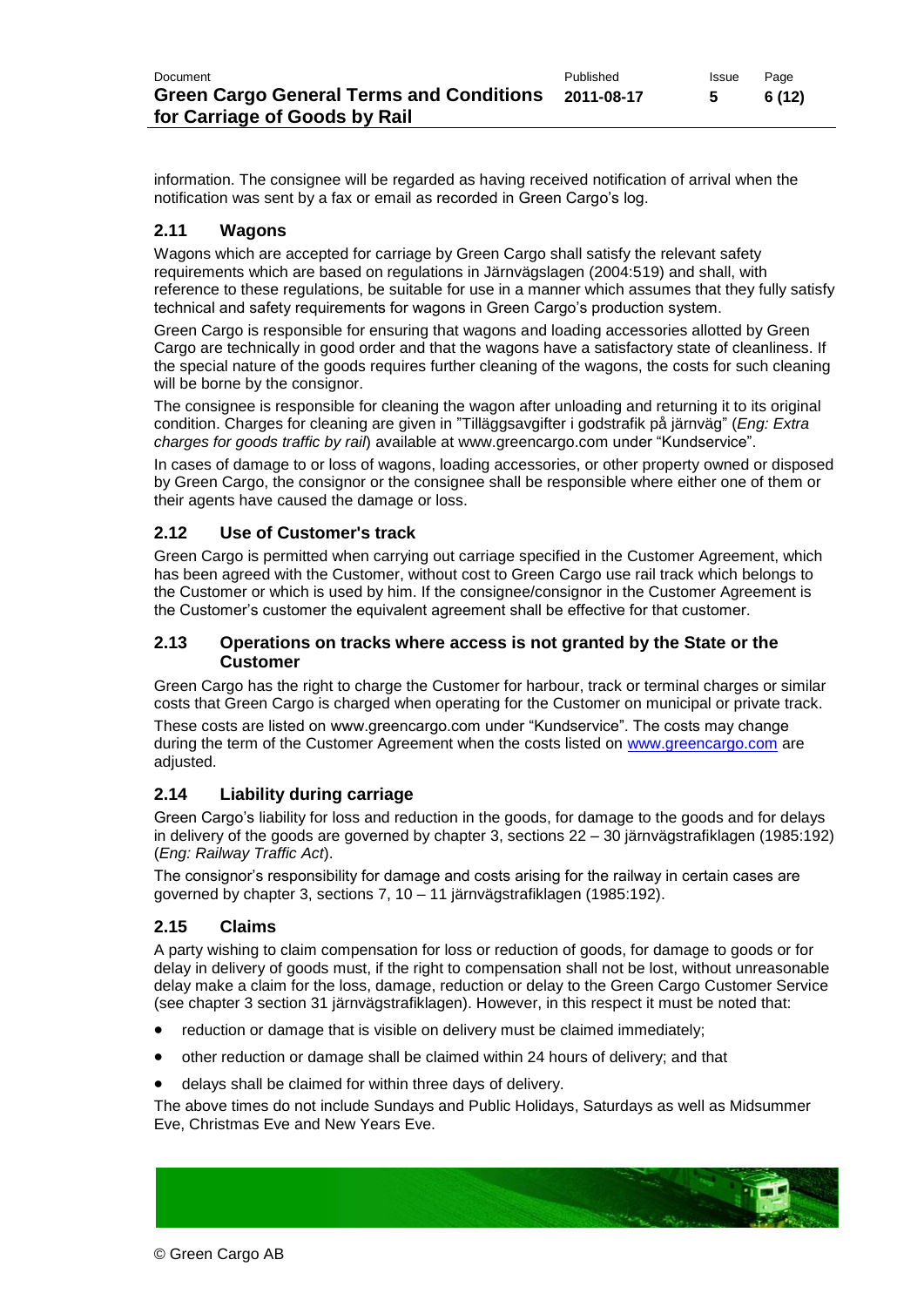The claimant is at liberty to show evidence that he, under the circumstances when applicable, may request an extended time for making the claim.

Questions regarding claims shall be addressed to Green Cargo's Claims Department.

#### **2.16 Information about environmental influence**

When submitting an offer, Green Cargo may on the Customer's request submit information to the Customer about estimated carbon dioxide emissions. This information is based on the environmental impact resulting from the planned volume, frequency and transport route. If any preconditions change, for instance where another transport route is chosen, the information submitted concerning carbon dioxide emissions will no longer apply.

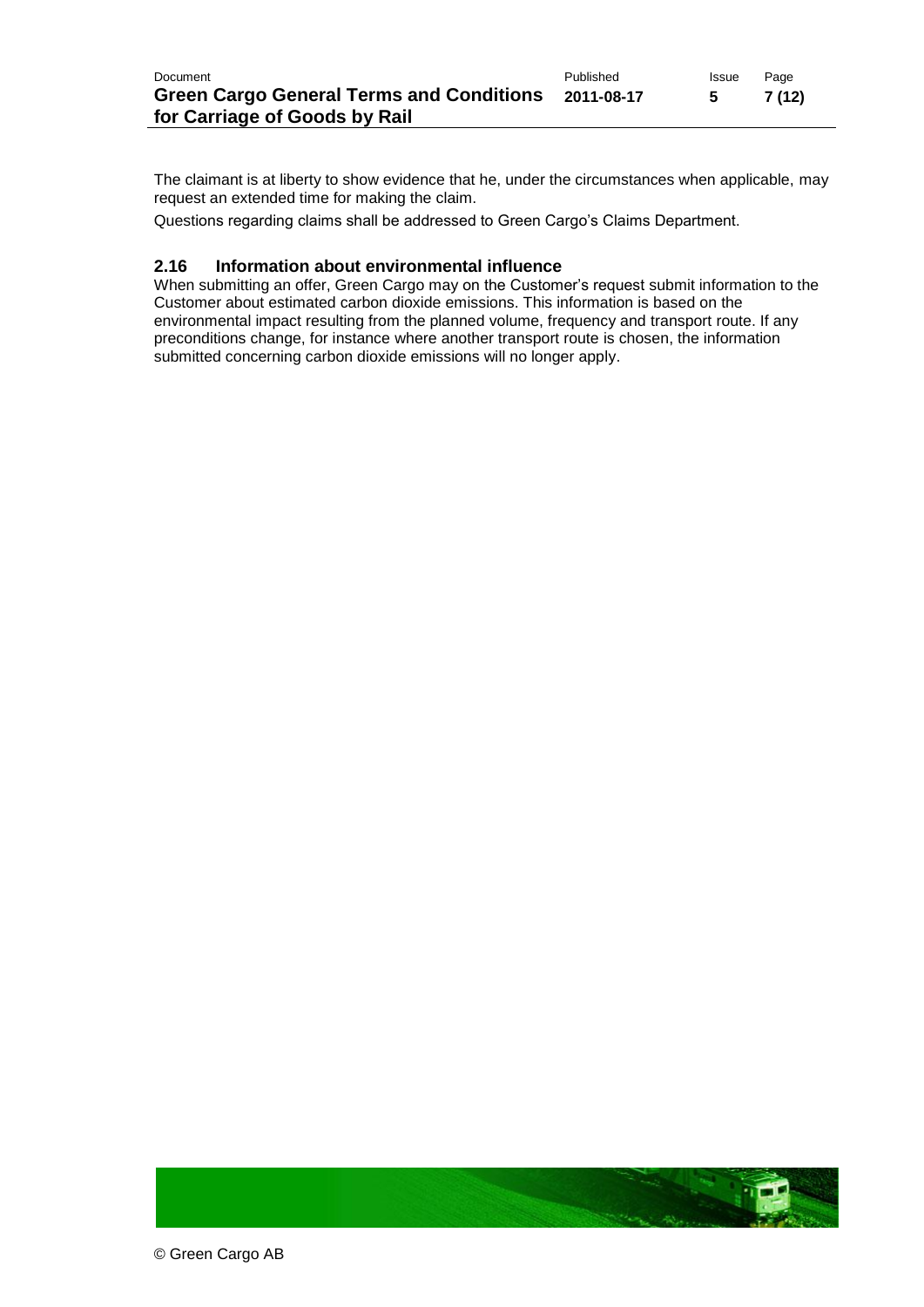#### **3 Transport documents**

Consignments are accepted for carriage together with transport documents in accordance with sections 3.1 and 3.2 below.

#### **3.1 Consignment note or other transport document for wagon loads and units loads**

The following are accepted as transport documents:

- standard consignment note, marked with Swedish standardisation commission's control mark "SIS"
- consignment note information in accordance with the form available at [www.greencargo.com](http://www.greencargo.com/) under Kundservice.

Special consignment notes for certain types of goods may be used after approval by Green Cargo. In the case of wagons containing dangerous goods a goods declaration of dangerous goods must be submitted to Green Cargo when carriage is ordered.

#### **3.2 Requirements for separate consignment notes or transport documentation.**

Wagon load goods and unit load goods must be specified on separate (different) consignment notes and/or transport documents.

The requirement for separate consignment notes/transport documents applies additionally to carriage of goods with special instructions:

- goods which shall be carried according to a special transport schedule (exceptional consignments)
- wagons carrying dangerous goods;
- wagons carrying dangerous waste materials.

#### **3.3 Consignor information in the transport documents**

#### **3.3.1 Mandatory information**

- Consignor's name, address and telephone/fax/email
- Consignor's Green Cargo customer number
- Forwarding station
- Consignee's name, address and telephone/fax/email
- Consignee's Green Cargo customer number (when charges for carriage are to be paid by the consignee)
- Green Cargo customer number of another party paying charges for carriage
- Arrival station
- Contract number of Customer Agreement
- Payment of charges for carriage
- Included additional services
- Wagon number (not applicable when Green Cargo is responsible for loading)
- Wagon load: code number of goods (NHM) and gross weight of goods. Volume (instead of weight) may be specified for sawn timber
- Unit load: Container/flat/trailer owner, number, unit type, tare as well as weight of goods.

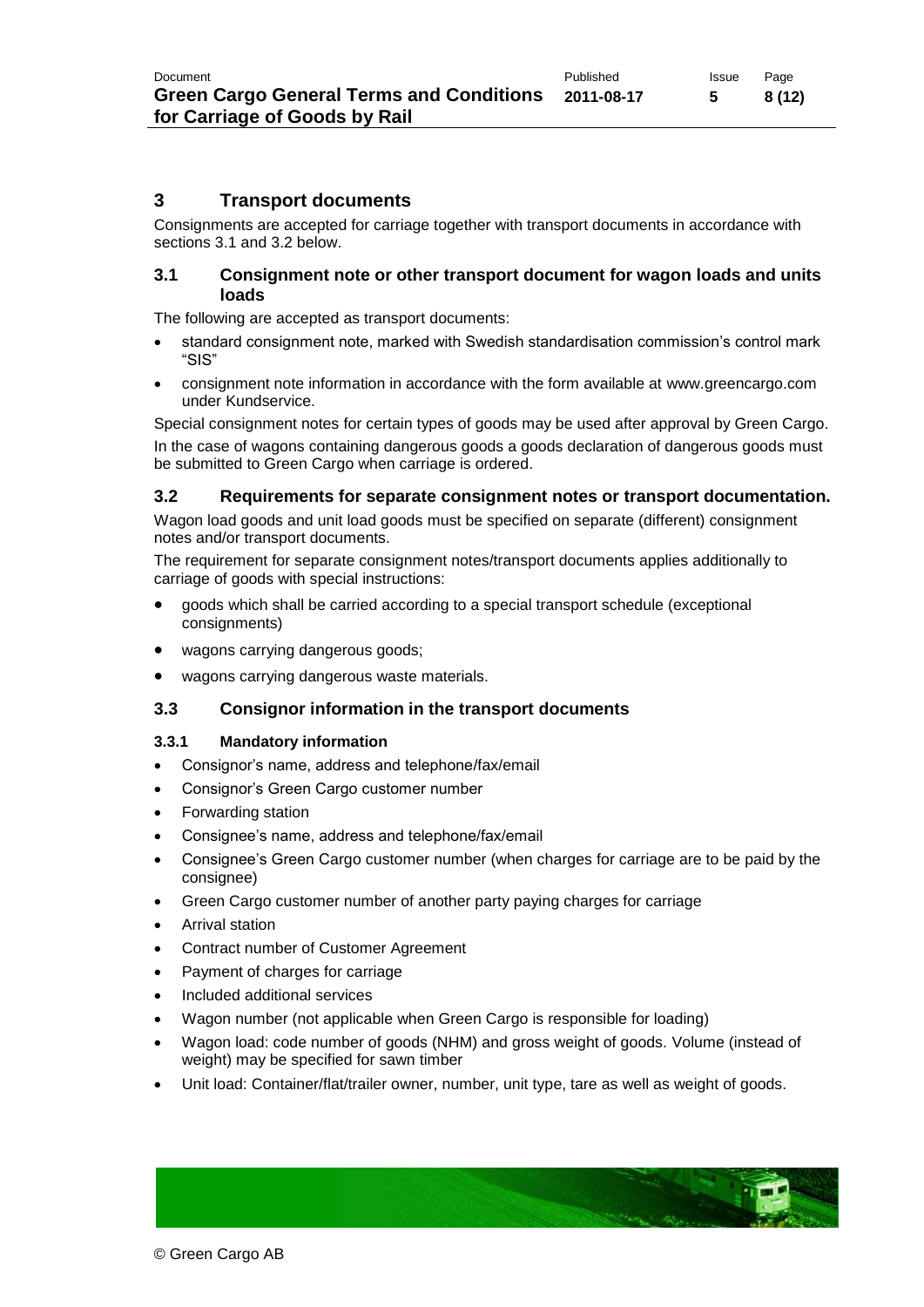#### **3.3.2 Information where applicable**

- Goods declaration for dangerous goods as per section 5 Carriage of dangerous goods /sect 5.6)
- Delivery instructions (unloading point, delivery address)
- Loading accessories: number of pallets and pallet reg. number, tarpaulins, nets etc.
- References (consignor's and consignee's)
- Special consignment instructions (see 3.2 above)
- Additional goods description, e.g. for dangerous waste (EWC code)
- When collection and/or delivery by road: pickup/handover point
- Seal numbers

#### **3.4 Payment of carriage charges**

For wagon loads and unit loads the following payment alternatives apply:

- **Payable by the consignor.** The consignor pays all carriage charges to the destination point as well as charges for contracted or specified additional services. Other costs related to the freight costs are charged to the consignee.
- **Payable by the consignee.** The consignee pays all charges (carriage charges plus other charges). Green Cargo has the right to demand that the consignor pays all charges if the value of the goods is low.
- **Other payer, or payers,** than consignor or consignee.

Charges for check weighing at Green Cargo's initiative (see General Conditions section 2.7) are always charged to the consignor.

Payment instructions as agreed must always be mentioned in orders of carriage and transport documents. Irrespective of the charges payment alternative, the Green Cargo customer number for the consignor and the consignee must be given. Green Cargo reserves the right to charge the consignor in the event that the payer's customer number is missing from the documentation.

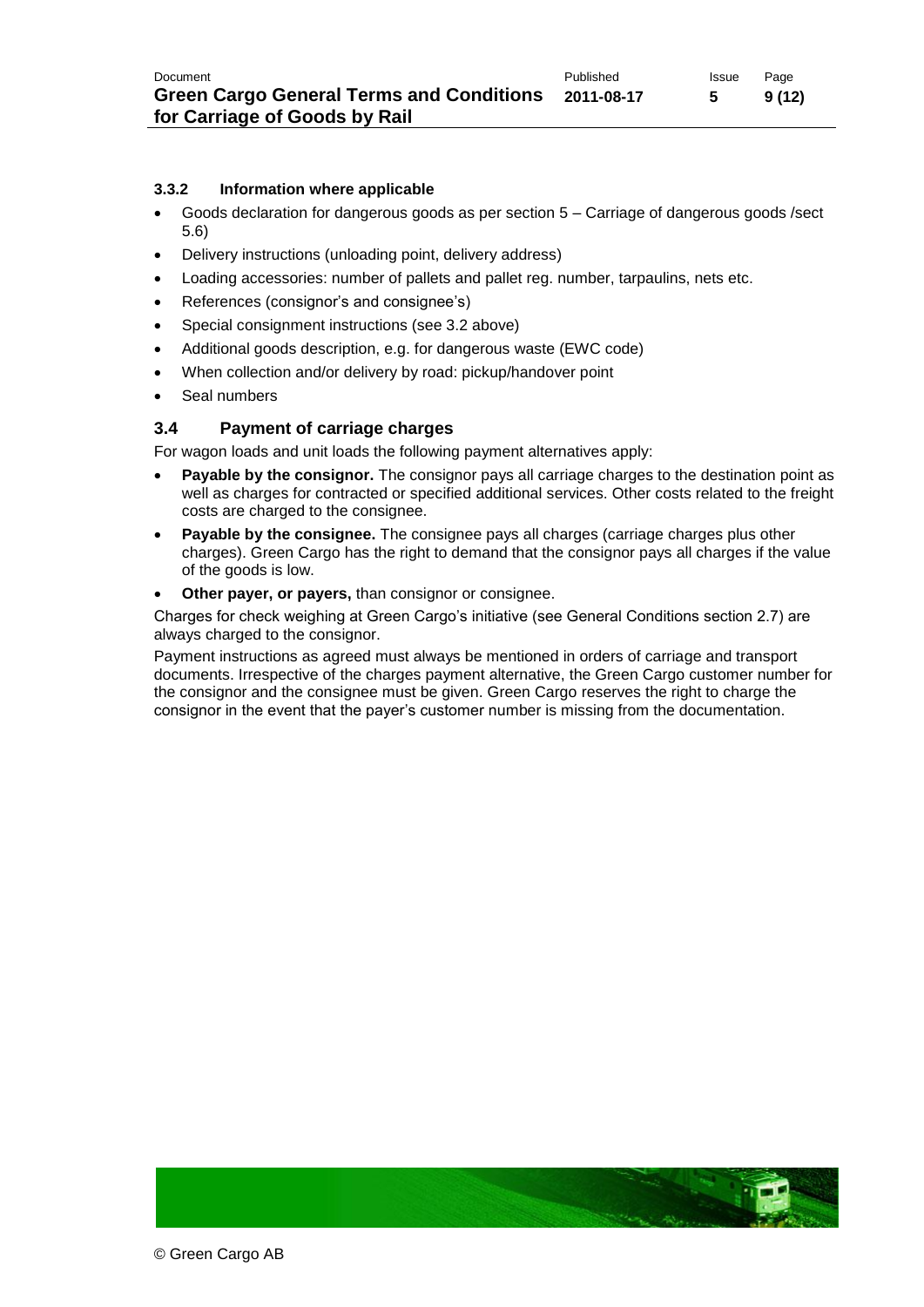### **4 Ordering of Carriage**

The consignor or suborder partner specified in the Customer Agreement shall provide Green Cargo with an order of carriage on the form "Beställning av Transport", see [www.greencargo.com](http://www.greencargo.com/) under Kundservice, completed with the information as below. Green Cargo Customer service can provide this form via fax or email

The order of carriage may, if agreed with the Manager of Green Cargo Customer Service, be provided in another form.

Information to be provided in the order of carriage:

- Contract number of Customer Agreement
- Consignor's Green Cargo customer number and name, with references if applicable
- Contact person: telephone, fax or email
- Consignee's Green Cargo customer number and name, with references if applicable
- Payer according to Customer Agreement
- Departure station
- Arrival station
- Loading date and time
- Number of wagons with wagon type
- For unit loads: number of units and unit type i.e. container/flat/trailer
- Gross weight of goods in kg, for unit loads state units tare and goods weight
- Code number of goods (NHM)
- Further goods description, e.g. for dangerous waste (EWC code)
- For dangerous goods: goods declaration as per section 5 below, Carriage of dangerous goods, section 5.6
- Where applicable additional services included as per Green Cargo's product description at [www.greencargo.com](http://www.greencargo.com/) under "In English" and thereafter "Our Services"
- Special transport instructions in the Customer Agreement e.g. exceptional consignment number.

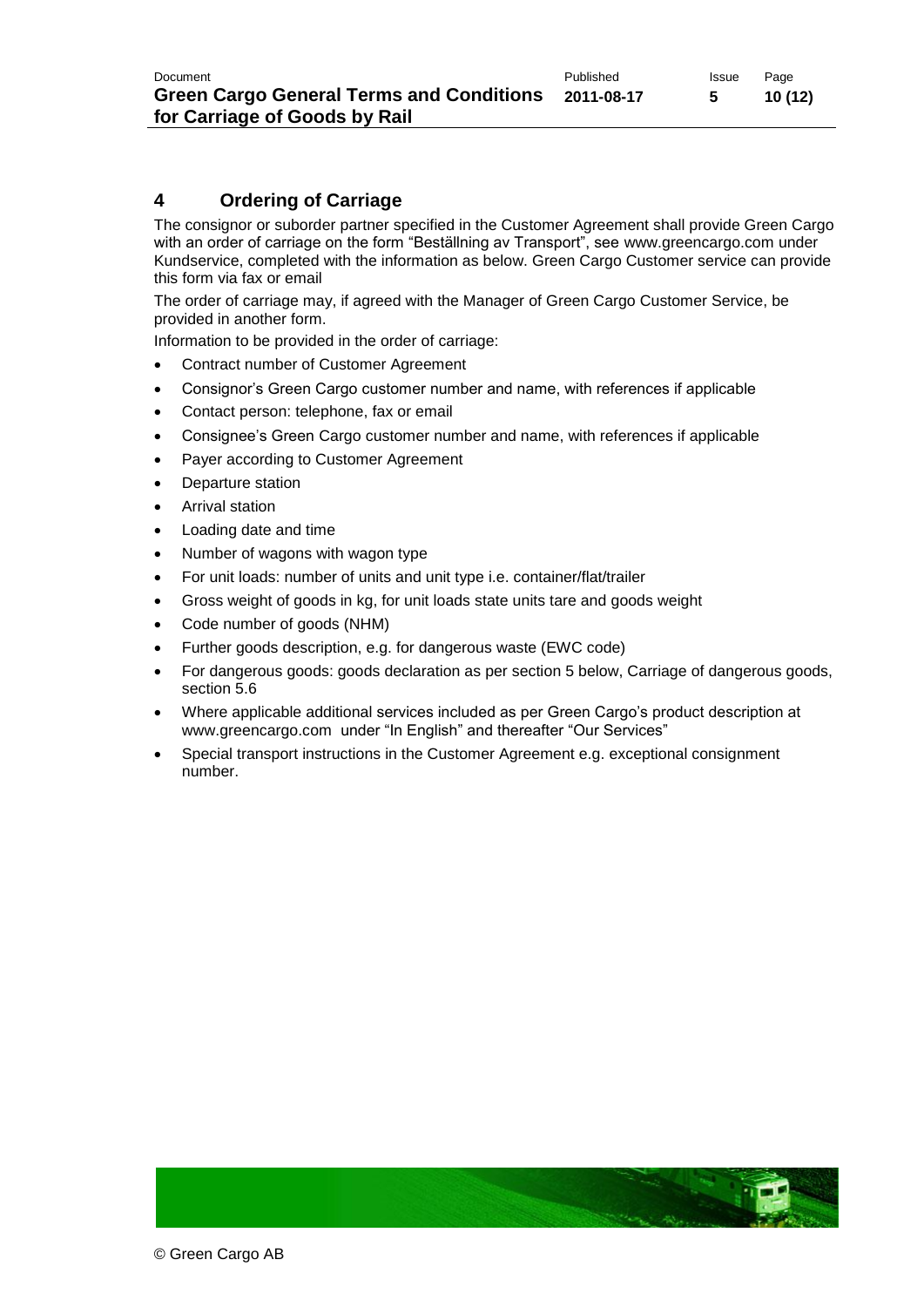## **5 Carriage of dangerous goods**

### **5.1 Definitions**

The Swedish legislation ["Lagen \(2006:263\) om transport av farligt gods"](http://rixlex.riksdagen.se/htbin/thw?%24%7BHTML%7D=SFST_LST&%24%7BOOHTML%7D=SFST_DOK&%24%7BSNHTML%7D=SFST_ERR&%24%7BMAXPAGE%7D=26&%24%7BTRIPSHOW%7D=format%3DTHW&%24%7BBASE%7D=SFST&%24%7BFREETEXT%7D=&BET=1982%3A821&RUB=&ORG=) (*Eng: Act on Transport of Dangerous Goods*) and ["Förordningen \(2006:311\) om transport av farligt gods"](http://rixlex.riksdagen.se/htbin/thw?%24%7BHTML%7D=SFST_LST&%24%7BOOHTML%7D=SFST_DOK&%24%7BSNHTML%7D=SFST_ERR&%24%7BMAXPAGE%7D=26&%24%7BTRIPSHOW%7D=format%3DTHW&%24%7BBASE%7D=SFST&%24%7BFREETEXT%7D=&BET=1982%3A923&RUB=&ORG=) (*Eng: Ordinance on Transport of Dangerous Goods*) govern that which is understood in this context by the expression "dangerous goods", "means of transport" and "consignor".

Dangerous goods are goods which as a result of their characteristics when under carriage can cause damage to human beings, animals, property or the environment, or which can affect the safe performance of the transport service.

#### **5.2 Carriage**

"transport" means the movement of dangerous goods with transport vehicles as well as loading, unloading, storage, and other handling of the dangerous goods which is undertaken as a part of the movement of the goods.

#### **5.3 Means of transport**

"means of transport" means every type of vehicle which is used for carriage by road or over open ground, railway wagons and other tracked vehicles.

#### **5.4 Consignor**

If a transport by road, over open ground, by rail or on other tracked systems is carried out in accordance with a Contract of Carriage, "consignor" shall mean those who are designated as consignor in the Contract of Carriage.

#### **5.5 Special conditions of carriage/RID-S**

The conditions of carriage for dangerous goods by rail in Sweden are governed by "Myndigheten för samhällsskydd och beredskaps föreskrifter om transport av farligt gods på järnväg" (*Eng: The Regulation by the Swedish Rescue Services Agency on dangerous goods by rail*), also known as RID-S.

RID-S stipulates among other things

- the obligations of those involved in the transport
- classification of separate substances
- substances which according to the classification may not be transported
- packaging requirements for parcels
- technical directions for the construction of containers and tanks
- loading instructions
- inspection and testing of parcels, containers and tanks
- conditions for grouped packing and groupage freighting
- marking and labelling of parcels and wagons
- the contents of the goods declaration

The consignor is required to classify, package and mark the goods in accordance with the stipulations in RID-S. Goods which have not been prepared in accordance with the stipulations in RID-S will not be accepted for carriage by Green Cargo.

#### **5.6 Goods declaration**

The consignor of dangerous goods shall provide a declaration of the goods.

The declaration of goods shall conform to the stipulations in RID-S.